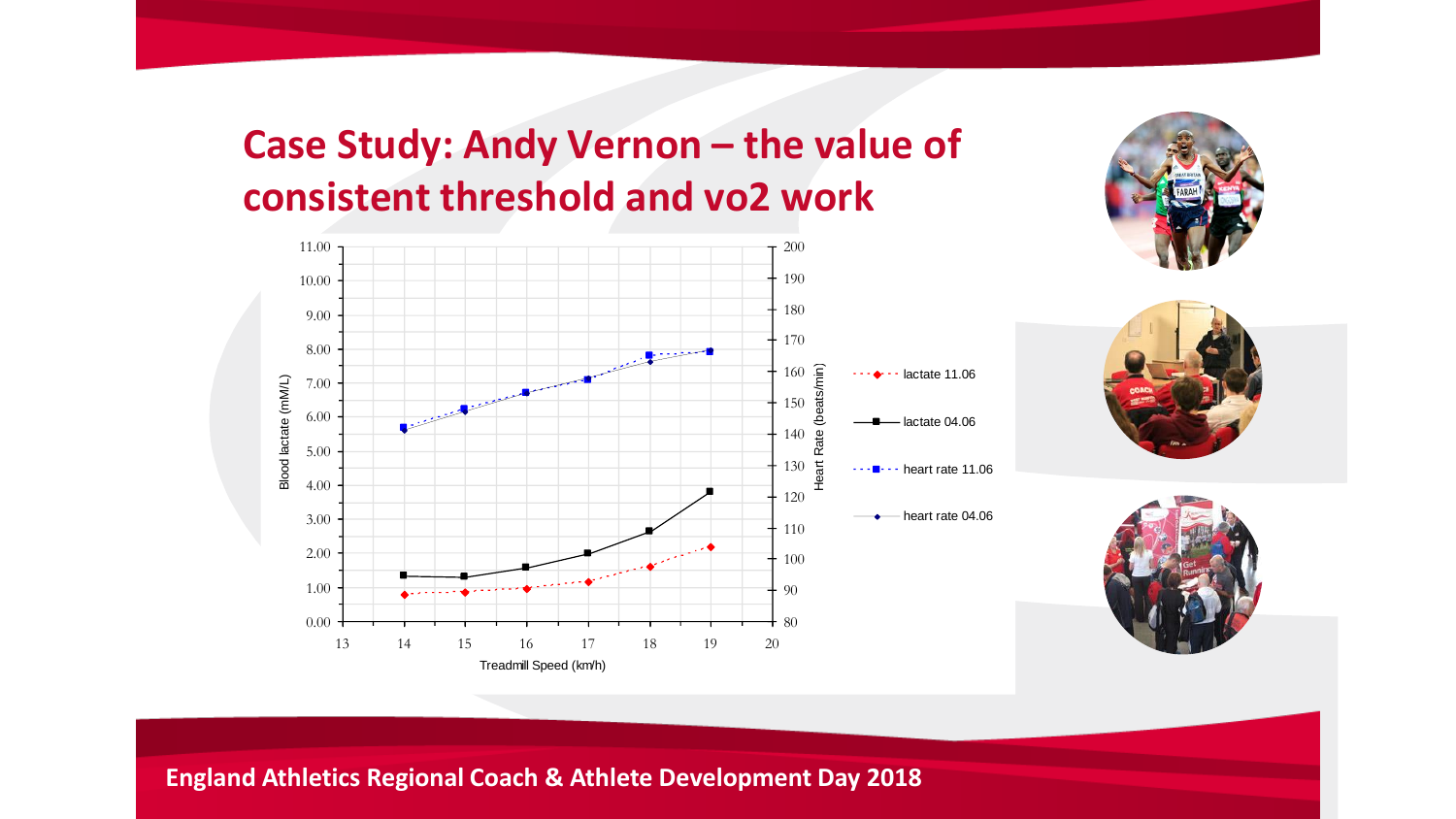**Case Study: Tracy Barlow – the value of specific training and layering training cycle on top of training cycle**



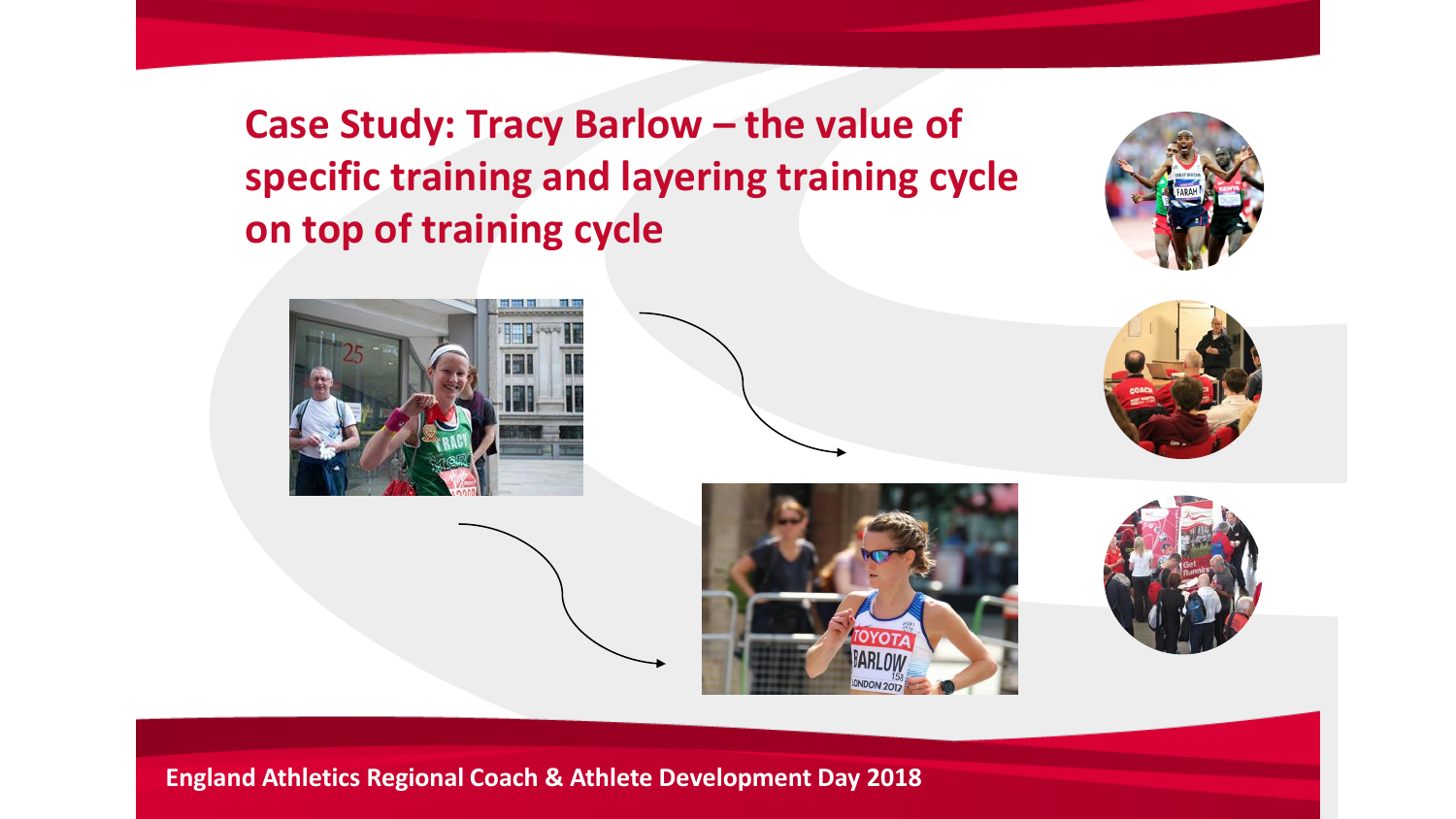## **Case Study: Andrew Leveson – the role of cross training and individualized training**